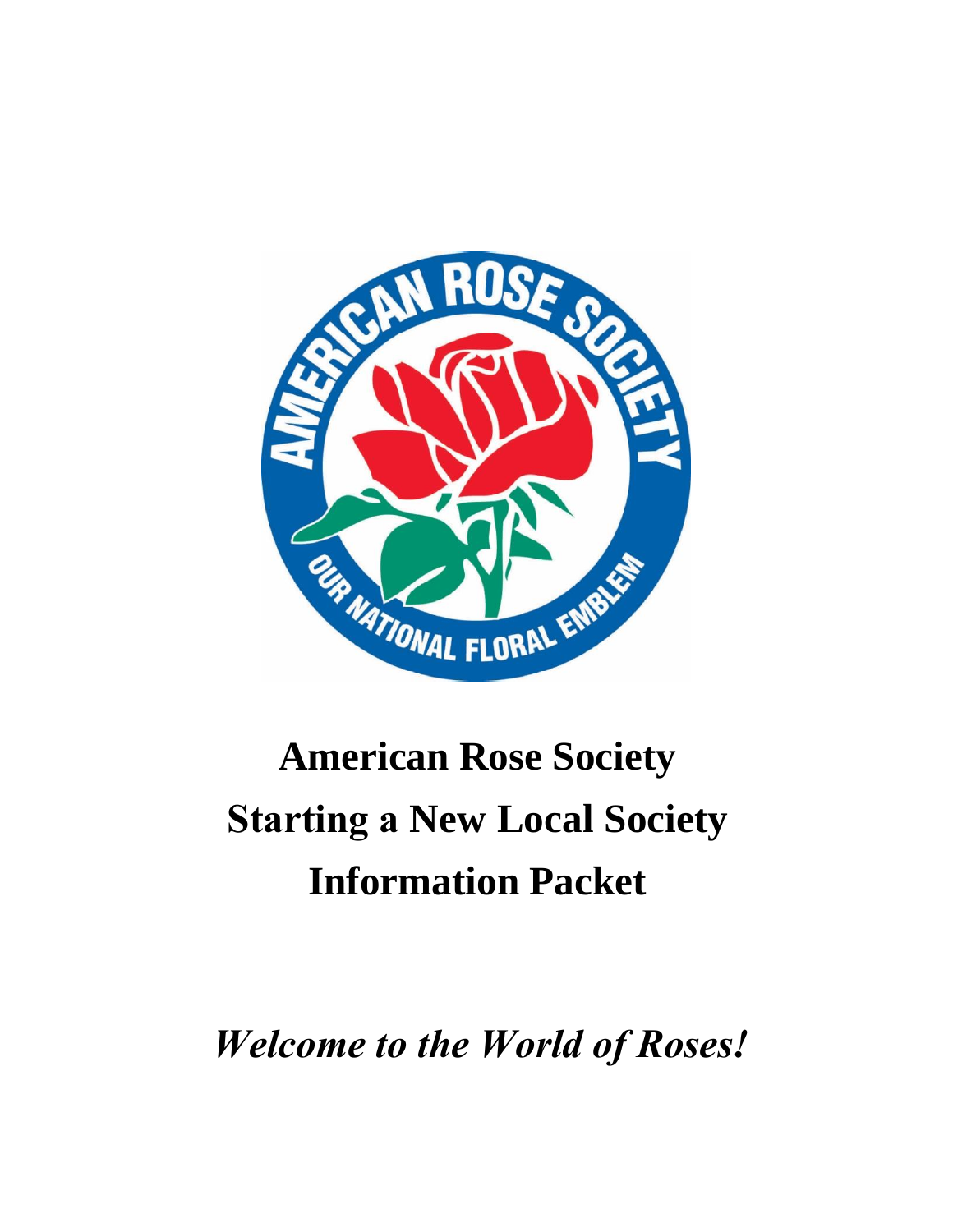

## **Checklist of Forms for Starting A New Rose Society**

- 1. Complete Application Form with a list of Officers
- 2. Submit EIN Number information to the American Rose Society
	- To Apply for a EIN Number see link below: <https://sa.www4.irs.gov/modiein/individual/index.jsp>
- 3. Submit Bylaws
	- Sample bylaws are included in this document
- 4. Optional-Purchase our Affordable Liability Insurance
	- Information & Form included in this document
- 5. Mail Documents and Payment To:

American Rose Society P.O. Box 30000 Shreveport, LA 71130-0030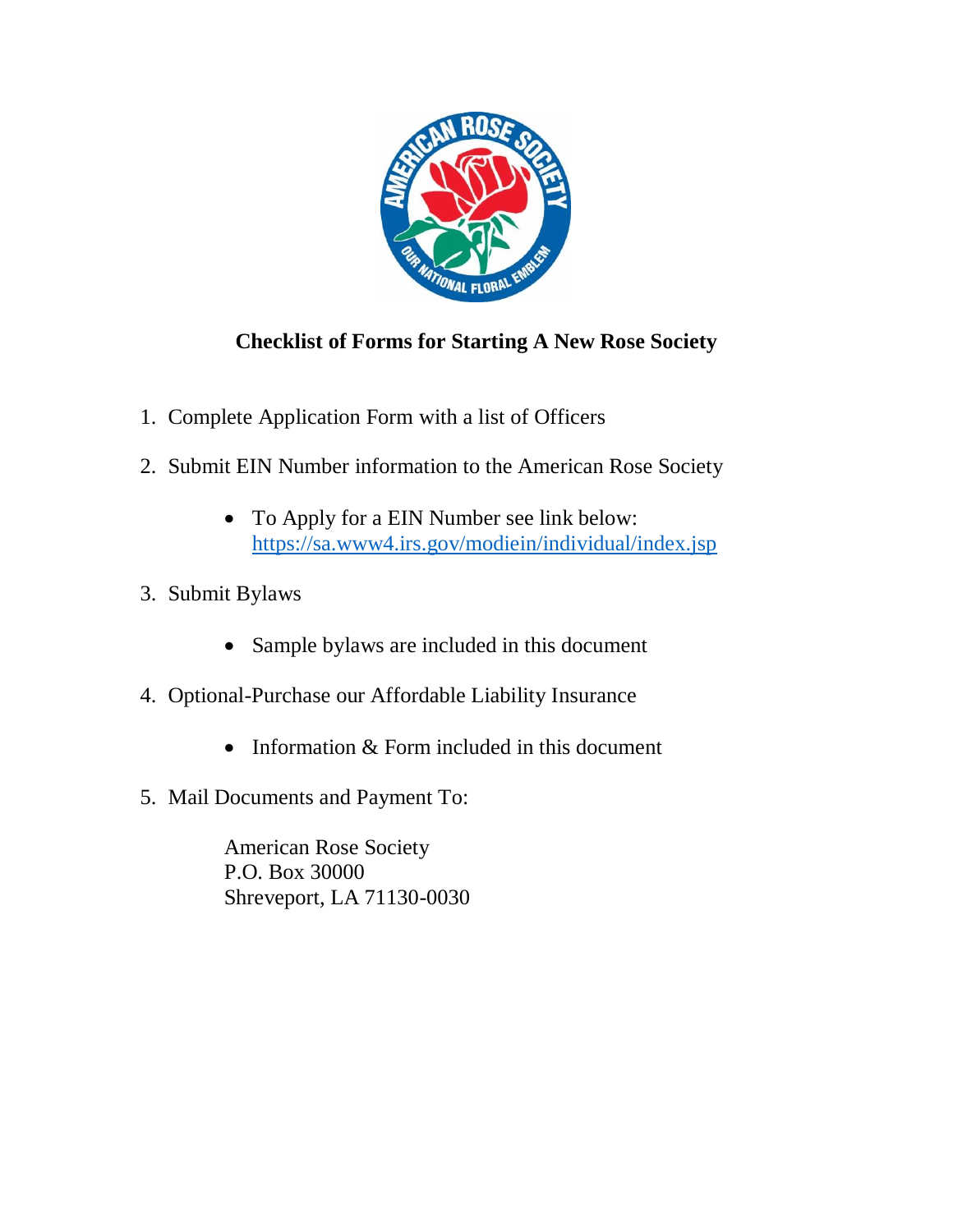

## **AMERICAN ROSE SOCIETY APPLICATION FOR CHAPTER and AFFILIATED CLUBS**

*Please check the classification for which your group is applying:*

| ( ) Chapter Club<br>\$35.00 annual dues enclosed |  | ( ) Affiliated Club<br>\$70.00 annual dues enclosed                                                                  |
|--------------------------------------------------|--|----------------------------------------------------------------------------------------------------------------------|
|                                                  |  |                                                                                                                      |
|                                                  |  |                                                                                                                      |
|                                                  |  |                                                                                                                      |
|                                                  |  |                                                                                                                      |
|                                                  |  |                                                                                                                      |
|                                                  |  |                                                                                                                      |
|                                                  |  | <u> 1999 - Jan James James James James James James James James James James James James James James James James J</u> |
|                                                  |  |                                                                                                                      |
|                                                  |  |                                                                                                                      |
| Important addresses needed for ARS files:        |  | Please enclose a complete roster of your total club membership including officers as it stands presently.            |
| <b>PRESIDENT:</b>                                |  | <b>TREASURER:</b>                                                                                                    |
|                                                  |  |                                                                                                                      |
|                                                  |  |                                                                                                                      |
|                                                  |  |                                                                                                                      |
|                                                  |  |                                                                                                                      |
|                                                  |  |                                                                                                                      |
|                                                  |  |                                                                                                                      |

American Rose Society ● P.O. Box 30000 ● Shreveport, LA 71130-0030 ● (318) 938-5402 ● www.rose.org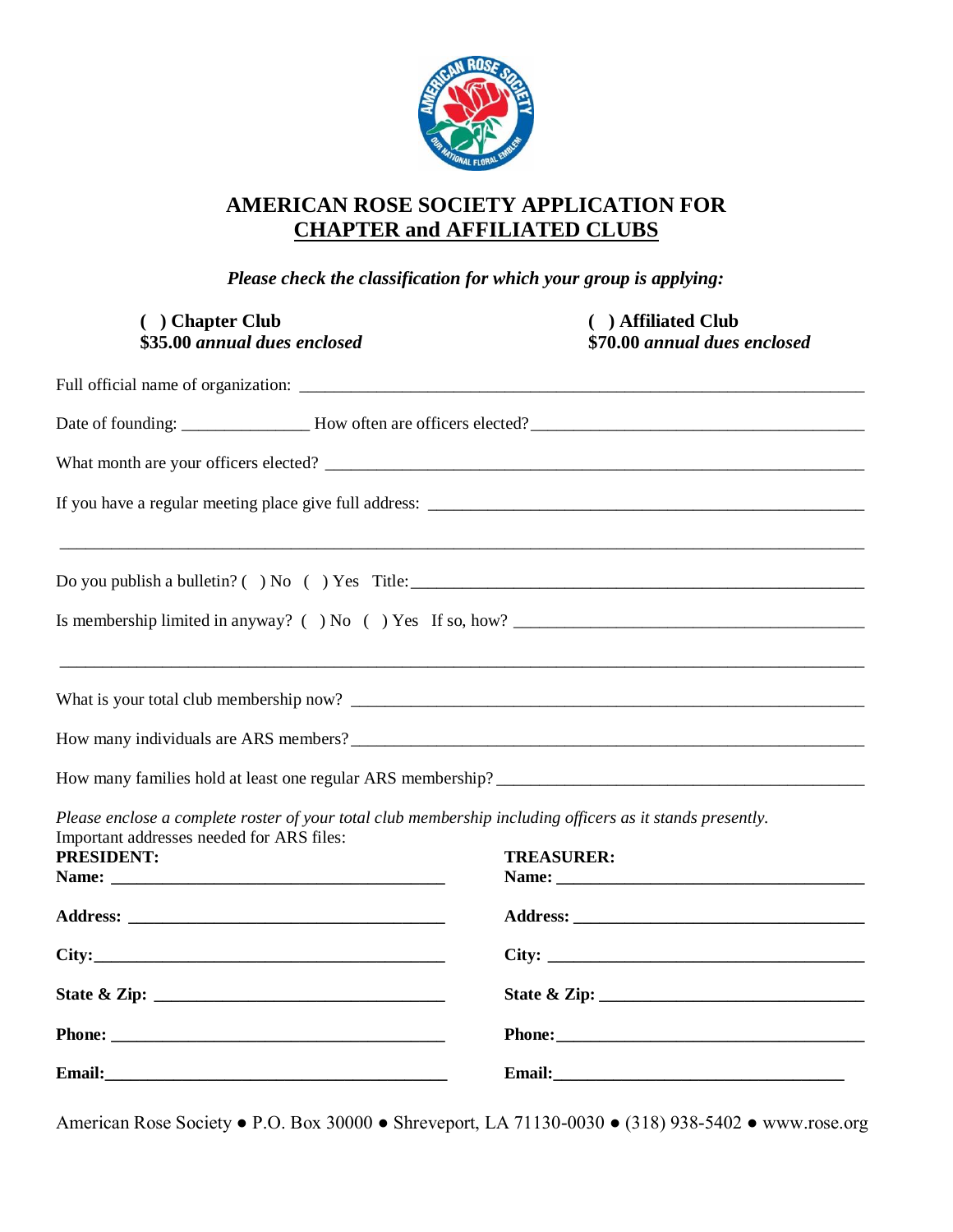

## **CHAPTER AND AFFILIATED SOCIETIES**

### **GUIDELINES FOR CHAPTER AND AFFILIATED SOCIETIES**

- Local groups must follow American Rose Society rules and regulations and not jeopardize the ARS tax status.
- Membership must be open to all to join.
- Societies must have democratic elections of officers and directors.
- Chapters and affiliates have one year to come into compliance with the above rules. (Exceptions to the above guidelines must be approved by the ARS Board of Directors or tax counsel, whichever would be appropriate.)

## **WHAT IS A CHAPTER SOCIETY?**

Any rose society may hold a Chapter Membership in the American Rose Society upon payment of the status dues, provided that at least one member of each family or household represented in the society is a full ARS member. Chapter Society dues are \$35 per year.

## **WHAT IS AN AFFILIATED SOCIETY?**

Any rose society not eligible for a Chapter membership, upon payment of the status dues, may become an Affiliated Society. Many members, but not all of them, of these local societies are ARS members. The majority of local rose societies enjoy affiliate status. Affiliated Society dues are \$70 per year.

- A Chapter or Affiliate in Good Standing is one in which all dues are current and the ARS policies are not violated. Regulations in addition to those listed above are stipulated in other specific areas of interest, e.g. rose show rules and regulations.
- The American Rose Society is chartered as a non-profit corporation under the laws of the State of Louisiana.
- The American Rose Society is operated exclusively for educational purposes within the parameters of Section 501(c)(3) of the Internal Revenue Code. Local societies shall not engage in activities which would invalidate or threaten to invalidate the ARS status as an exempt organization under the above-stated IRS Code.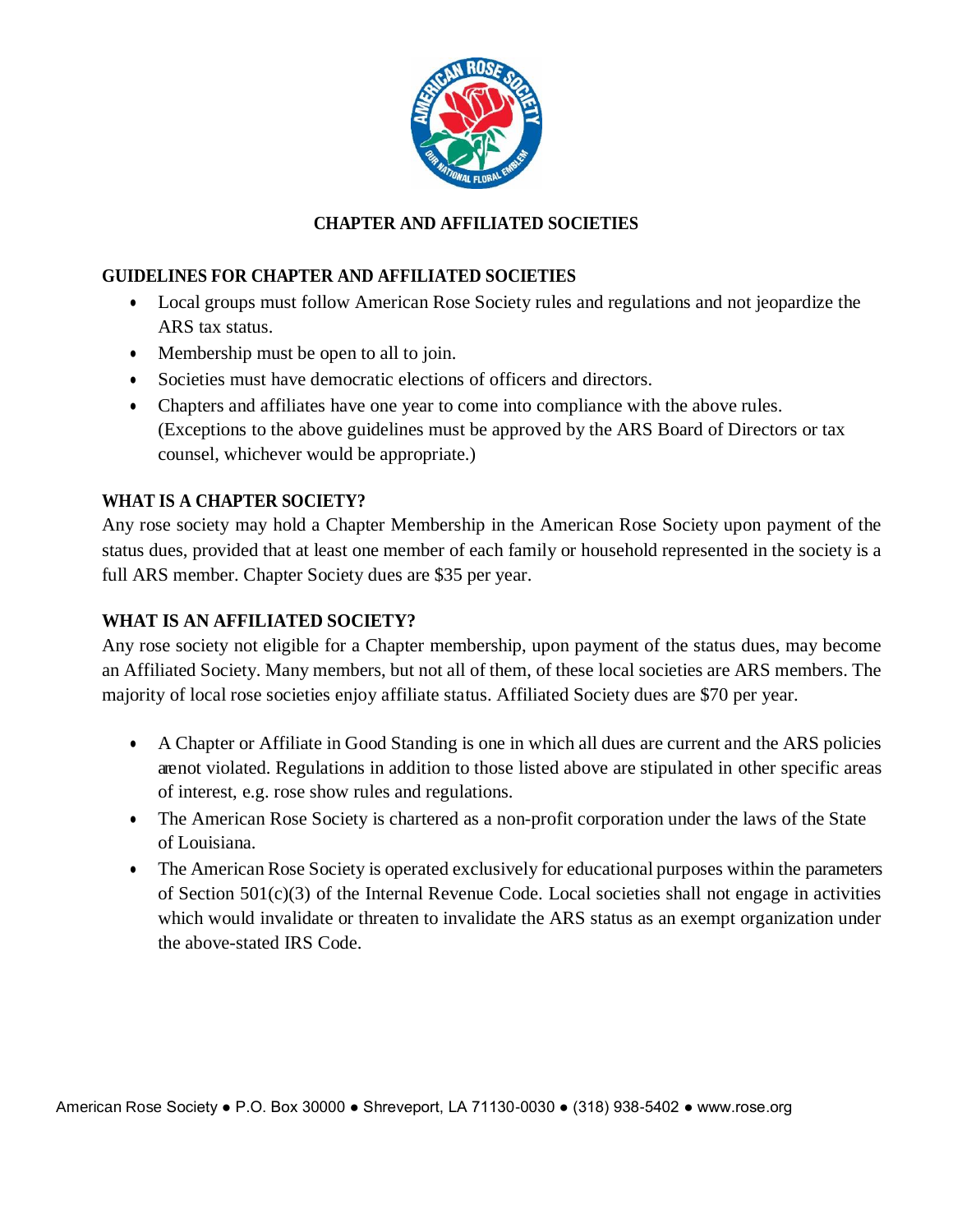#### **IRS FILING REQUIREMENT FOR LOCAL SOCIETIES**

*by Robert B. Martin Jr. Certified Specialist in Taxation Law, The State Bar of California, Board of Legal Specialization, Email: petrose@aol.com*

*The American Rose Society is not qualified to offer tax advice for individuals or local rose societies. You should consult with your tax professional for advice regarding your responsibilities.*

The American Rose Society is recognized by the Internal Revenue Service as an educational organization exempt from Federal income taxation under the Internal Revenue Code. Contributions to the ARS are tax deductible under Section 170(c)(2). A local rose society affiliated with the ARS is also eligible for recognition as a tax-exempt educational organization under a "group exemption" procedure. Under this procedure, the ARS submits copies of the organizational documents of affiliated local societies to the IRS, which rules on their eligibility. Contributions to local rose societies that have been recognized as eligible are also tax deductible.

Tax-exempt organizations with gross receipts normally in excess of \$50,000 are required to file an annual return on either Form 990 or Form 990-EZ. Most small tax-exempt organizations with gross receipts that are normally \$50,000 or less, including local rose societies recognized as taxexempt, are required to electronically file Form 990-N, also known as the e-Postcard, with the IRS annually. The e-Postcard is due every year by the 15th day of the fifth month after the close of the organization's "tax year." Most local rose societies do not even have a "tax year" of which they are aware, in which case it is safe to assume that the tax period is the calendar year and ends on December 31.

If your local society does not file its e-Postcard on time, the IRS will send a reminder notice. There is no penalty assessment for late filing the e-Postcard, but an organization that fails to file required e-Postcards (or information returns – Forms 990 or 990-EZ) for three consecutive years will automatically lose its tax- exempt status. The revocation of the organization's tax-exempt status will not take place until the filing due date of the third year.

The e-Postcard requires eight items of basic information about your local society:

- 1. Employer identification number (EIN), also known as a Taxpayer Identification Number (TIN). (Societies that do not have a separate TIN may apply by calling ARS Headquarters.)
- 2. Tax year (Typically the calendar year).
- 3. Legal name and mailing address.
- 4. Any other names the organization uses.
- 5. Name and address of a principal officer.
- 6. Web site address if the organization has one.
- 7. Confirmation that the organization's annual gross receipts are \$50,000 or less.
- 8. If applicable, a statement that the organization has terminated or is terminating.

#### **Use this link to file the e-Postcard**:

www.irs.gov/charities-non-profits/annual-electronic-filing-requirement-for-small-exemptorganizations-form-990-n-e-postcard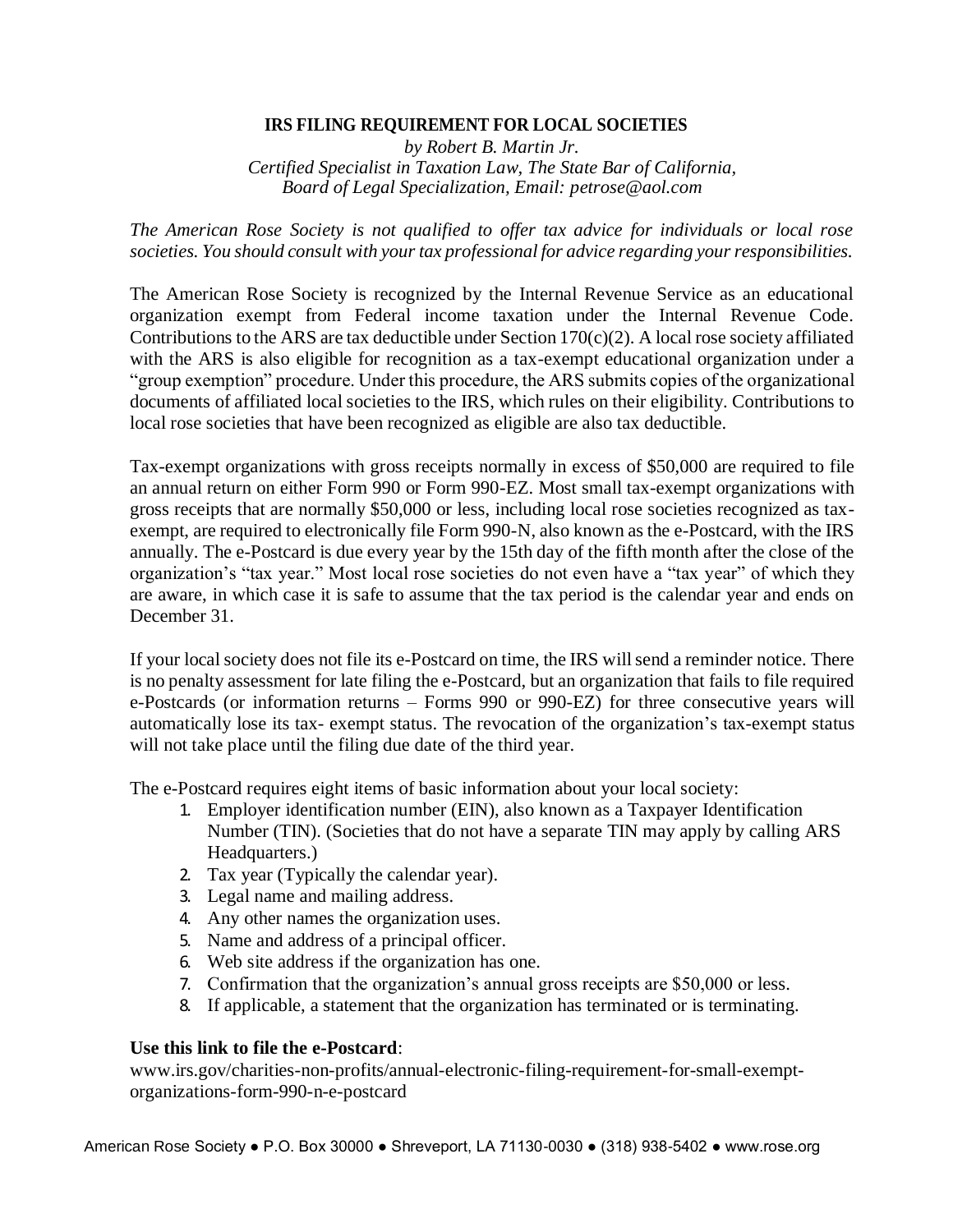## **TWO MODELS OF BYLAWS FOR LOCAL ROSE SOCIETIES**

Below are two versions of suggested bylaws for local societies. One version is simpler and adaptable for smaller societies; the other for larger and more complex local rose societies. The Job Descriptions attempt to encompass various tasks that might be assigned to the traditional roles assumed by members in the course of the management of the society's annual operations.

## **THE SIMPLER VERSION: MINIMALIST BYLAWS MODEL**

**Bylaws** of the Rose Society

## **An affiliate of the American Rose Society (Date of Adoption) (Date of Last Amendment)**

#### **Article I—Name**

Section 1. The name of the organization shall be (hereinafter referred to as 'The Society.')

Section 2. The Society shall be affiliated with the American Rose Society (ARS), a corporation organized under the laws of the state of Louisiana on July 1, 1975.

#### **Article II—Objectives**

- Section 1. The objectives of The Society are to promote and encourage amateur and professional rose horticulture; to promote the rose as a symbol of beauty and friendship; to encourage our members and the general public in growing the National Floral Emblem; and, to educate both our members and the community at large as to the care of the rose.
- Section 2. The Society shall operate on a non-profit basis and shall not operate in any manner resulting in financial profit or gain for its individual members.

#### **Article III—Membership**

Section 1. All persons interested in growing roses shall be eligible for membership in The Society. Section 2. A single payment of dues shall enable all adult members of a single household (residents at

one address) to be listed as full members of The Society, with all rights and privileges.

- Section 3. Membership dues shall be established by a simple majority of the members present and voting at any scheduled meeting.
- Section 4. The fiscal year of The Society shall be from January  $1<sup>st</sup>$  to December  $31<sup>st</sup>$ . Dues shall be due and payable on or before January 1st of each year. Members whose dues have not been received by April 1<sup>st</sup> shall be dropped from the membership rolls.
- Section 5. Dues of new members joining after October  $1<sup>st</sup>$  shall cover the remainder of the current fiscal year plus the next fiscal year.
- Section 6. Honorary Members--Honorary Memberships may be granted on the basis of distinguished services to The Society by a two/thirds vote of the Board of Directors. These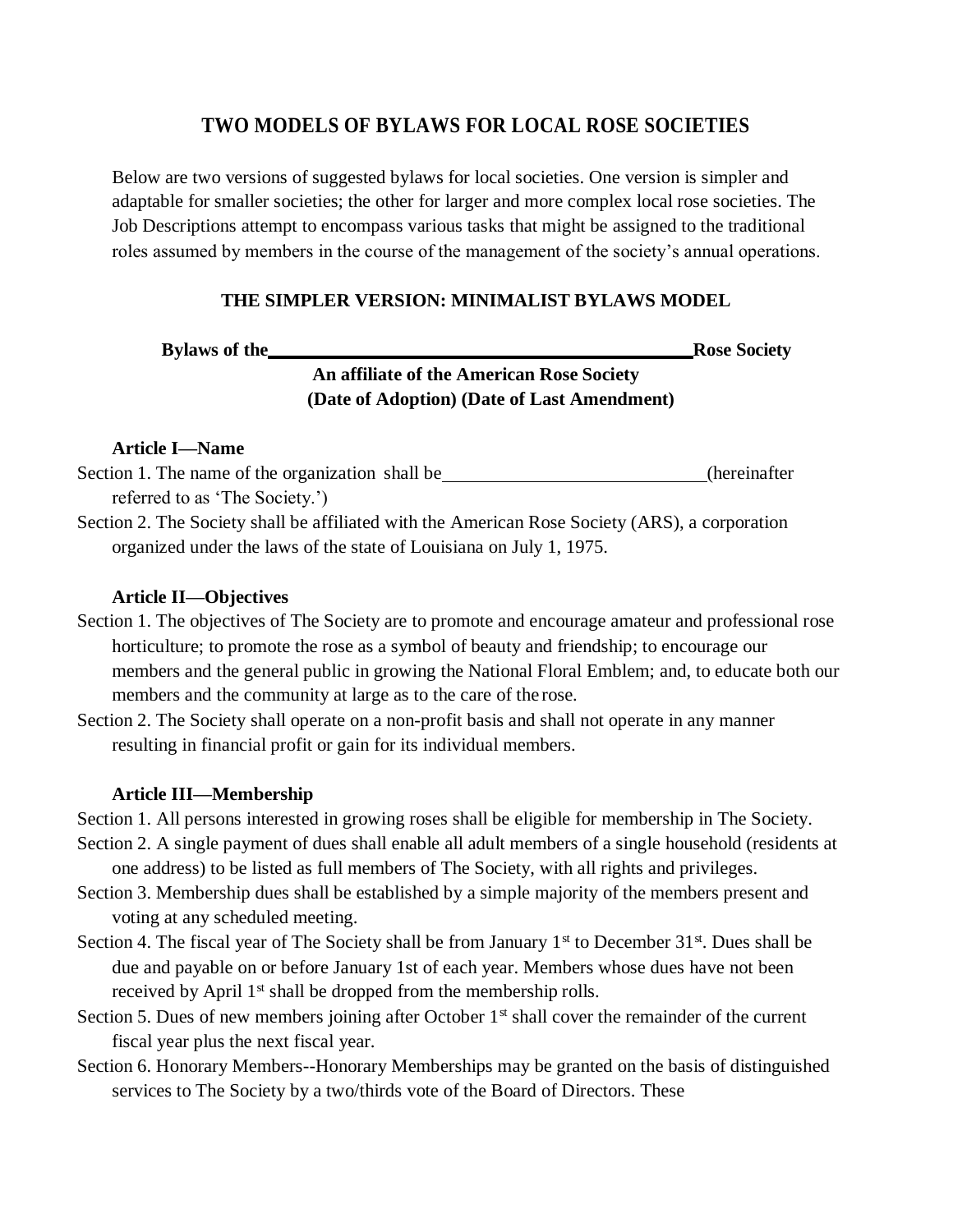may be granted for either a specified term or for life. Honorary members are exempt from dues and assessments for the duration of their honorary membership, but retain the right to vote and to run for office within The Society.

Section 7. Youth Memberships: Youth memberships may be offered to persons under the age of 18 to encourage multi-generational participation in rose horticulture.

#### **Article IV—Officers**

- Section 1. The officers of The Society shall be a President, a Vice-president, a Secretary and a Treasurer. The officers shall perform the duties prescribed by these Bylaws and by the parliamentary authority adopted by The Society.
- Section 2. The President shall preside at all meetings of The Society and of the Board of Directors. The president shall appoint Standing Committee Chairs with the consent of the Board of Directors and be a member ex-officio of all committees except the Nominations Committee. The President shall call meetings of the Board of Directors as indicated by these Bylaws.
- Section 3. The Vice-President shall preside at meetings of The Society and the Board of Directors, in the absence of the President and assume the duties of the President if the office becomes vacant.
- Section 4. The Secretary shall keep records of all meetings of The Society and of the Board of Directors and record all votes. The Secretary shall maintain a correct list of members and officers of The Society as well as copies of the Bylaws and standing rules.
- Section 5. The Treasurer shall receive all monies due The Society and disburse monies as directed by The Society or the Board of Directors. At the end of the fiscal year, the Treasurer shall present the financial records of The Society for audit to an Audit Committee appointed by the President.
- Section 6. The officers shall be elected by ballot unless there is but one nominee per office when elections may be by voice vote. Officers elected shall serve for the term of 1 year or until their successors are elected. The term of office begins on January 1st.
- Section 7. No members shall serve more than 3 consecutive terms in the same office except for the Treasurer who may serve 6 consecutive terms.
- Section 8. In case of a vacancy in the office of President, the Vice-president shall automatically become President and the vacancy occurs in the office of Vice President. All other vacancies in office shall be filled by the Board of Directors.

#### **Article V—Meetings**

- Section 1. The regular meetings of The Society shall be held on the (e. g. fourth Wednesday, second Thursday) of every month except (indicate months in which meetings will not be held).
- Section 2. The regular meetings in (name the month, usually November) shall be known as the annual meeting and shall be for the purpose of electing officers.
- Section 3. Special meetings may be called by the President or by any two members of the Board of Directors or by a written request from any 20 members of The Society. The purpose of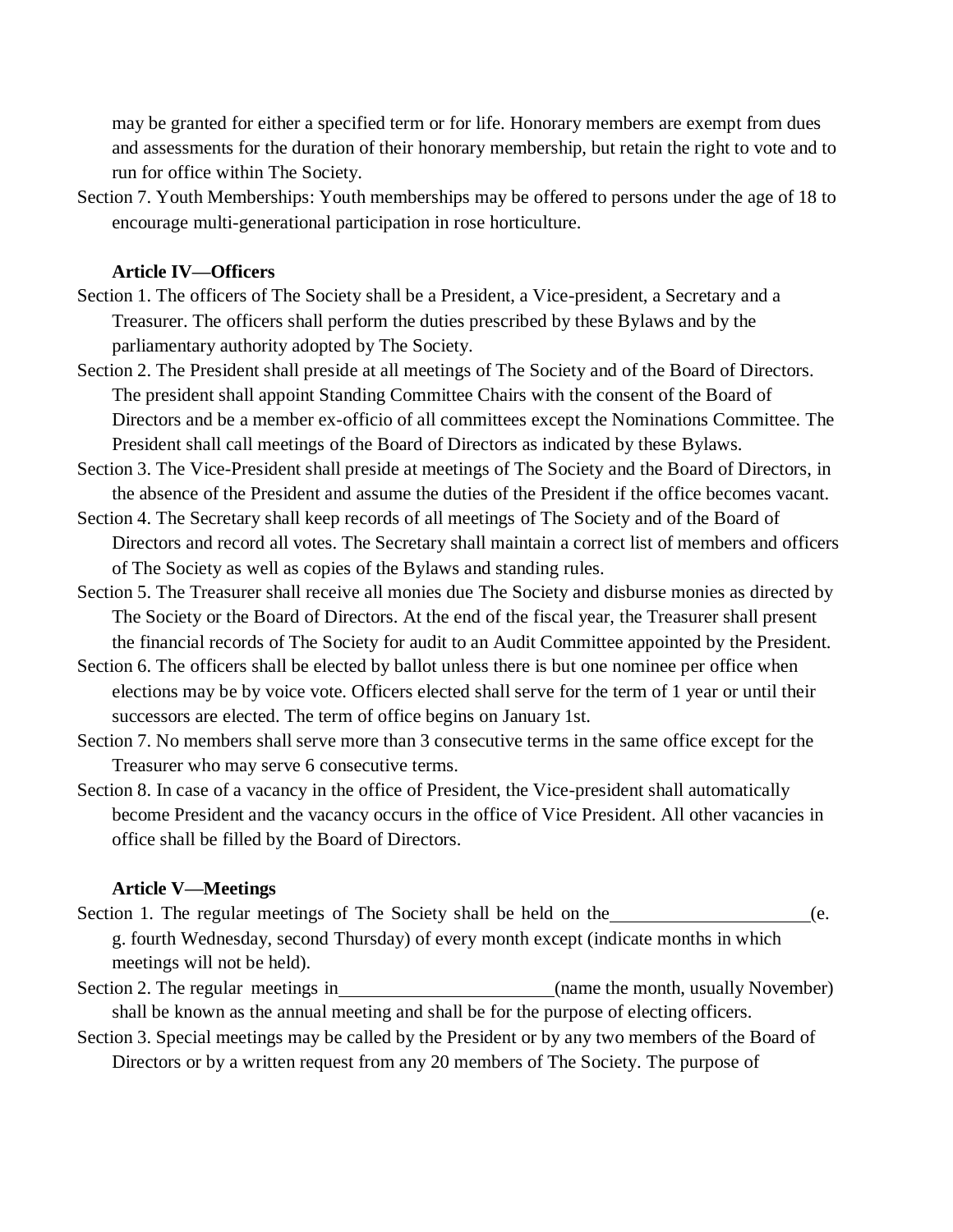the special meeting shall be stated in the announcement. Except in cases of emergency, at least seven days' notice must be given.

Section 4. At least (a number) members of The Society in good standing shall constitute a quorum.

### **Article VI—Board of Directors**

Section 1. The current officers, the Immediate Past President and four Members at Large elected by The Society shall constitute the Board of Directors. Should a vacancy occur in the office of the Immediate Past President for any reason, an additional Member-at-Large shall be elected. All other vacancies shall be filled as recommended by the Board.

Section 2. A quorum of the Board of Directors shall be five.

- Section 3. The Board of Directors shall have the power to transact business in a manner beneficial to the efficient administration of the purposes of The Society. These powers include, but are not limited to: preparation and adoption of the budget, adopting rules and regulations for the governance of The Society and general supervisory duties over committees. The Board of Directors shall be subject to the orders of The Society and none of its acts shall conflict with actions taken by The Society.
- Section 4. The Board of Directors shall meet upon the call of the President or upon the request of five members of the Board of Directors.

### **Article VII: - Committees**

Section 1. The Standing Committees of The Society shall be Programs, Membership and Hospitality. Section 2. Others committees include, but are not limited to Publicity, Rose Show Chair or any other functional or operational position or activity. The scope and authority of these committees will be specified in the Standing Rules or in the creation of these Committees by the Board of Directors. The President is a member ex-officio of all committees except the Nominations Committee. The Treasurer may not be a member of the Audit Committee. Otherwise, all Board members are both eligible and encouraged to serve as committee chairs or members.

Section 3: A Nominating Committee of three society members shall be announced at a meeting two months before the election of officers. A Chair for this committee shall be appointed by the President; the other two members shall be chosen by the Nominations Chair from among the general membership of The Society. The Committee shall prepare a slate of candidates for office for the ensuing calendar year. This slate shall be presented to the Membership at the meeting preceding the election of officers. Members of the Nominating Committee members are eligible for election to office. Nominations may also be made at the meeting in which elections are held by members of The Society.

## **Article VIII—Parliamentary Authority**

Section 1. The rules contained in the current edition of *Robert's Rules of Order Newly Revised* shall govern The Society in all cases to which they are applicable and in which they are consistent with these Bylaws or any Standing Rules adopted by The Society.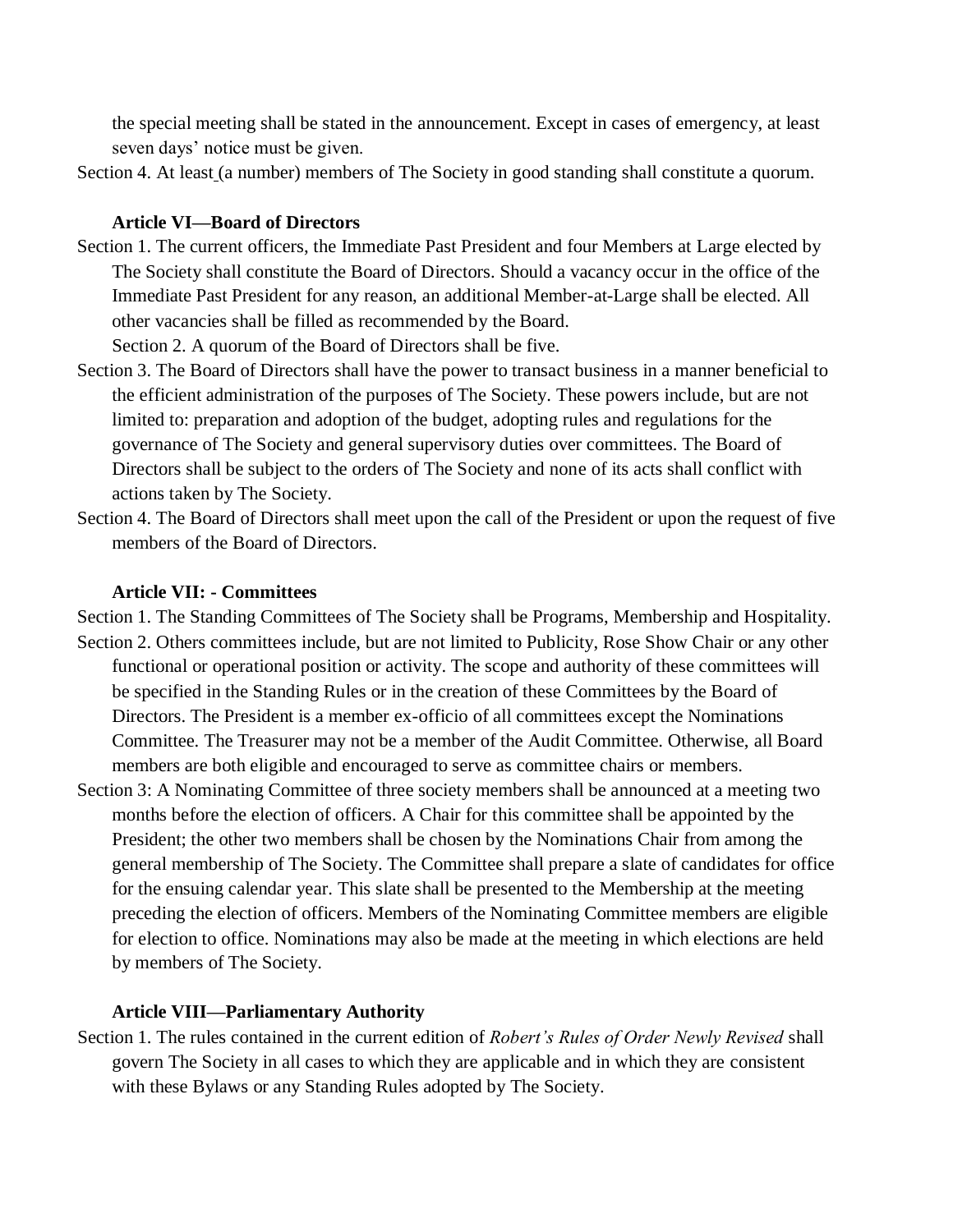### **Article IX—Dissolution**

Section 1. In the event of the dissolution of The Society, all debts shall be paid.

Section 2. Any remaining monies in the treasury shall be disbursed to the American Rose Society or any other eligible and appropriate  $501(c)(3)$  organizations.

Section 3. The Board of Directors shall determine the appropriate recipient as a standing rule. This rule shall be reviewed every five years.

## **Article X—Amendment of Bylaws**

These Bylaws may be amended or repealed by the affirmative vote of two-thirds of those present and voting at a regular membership meeting or a special meeting provided that the amendments have been submitted at the previous regular meeting.

## **Standing Rules**:

Order of Business, the order in which agenda items are considered may be adopted as separate documents. Adopting them as separate documents permits suspension or change without amending the Bylaws. The order of business may be suspended in order to accommodate speakers to start the main program before the consideration of the business of The Society.

Order of Business might include:

- a. Call to Order
- b. President's welcome
- c. Introduction of guests or new members
- d. Program\*\*
- e. Roll call
- f. Minutes
- g. Financial Report
- h. Correspondence not requiring action
- i. Officers' Reports
- j. Board of Director Reports
- k. Standing Committee Reports
- l. Special Committee Reports
- m. Special Orders
- n. Unfinished Business and General Orders
- o. New business
- p. Announcements
- q. Adjournment

\*\*Generally, the order of business should permit a guest speaker or presenter to precede the consideration of routine business matters such as a roll call, reading of the minutes or committee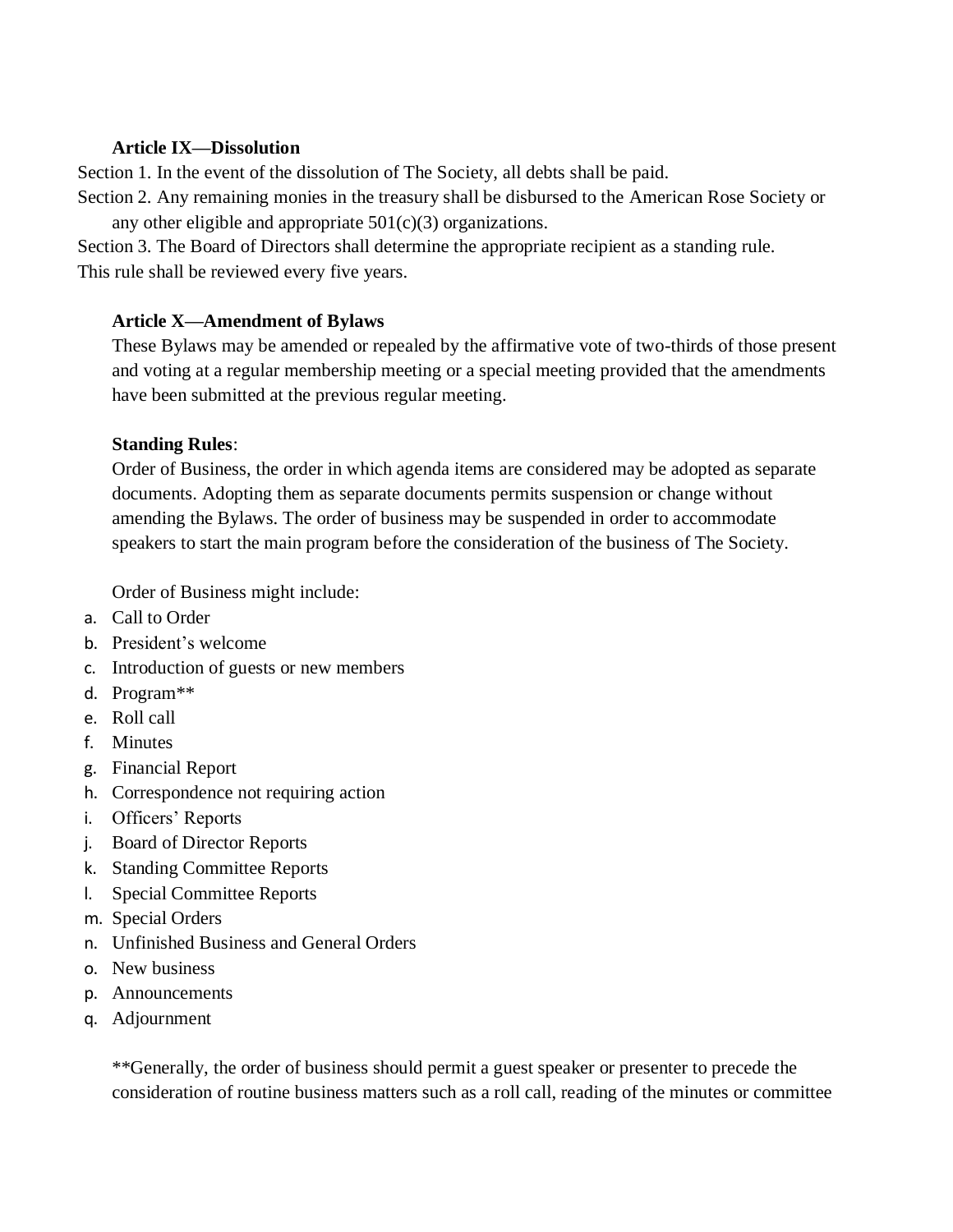reports. As a matter of courtesy and respect for the speaker, these items might be delayed until later in the meeting. No more than ten or fifteen minutes of welcome to guests or new members should delay the start of the program. (*See Section IV*)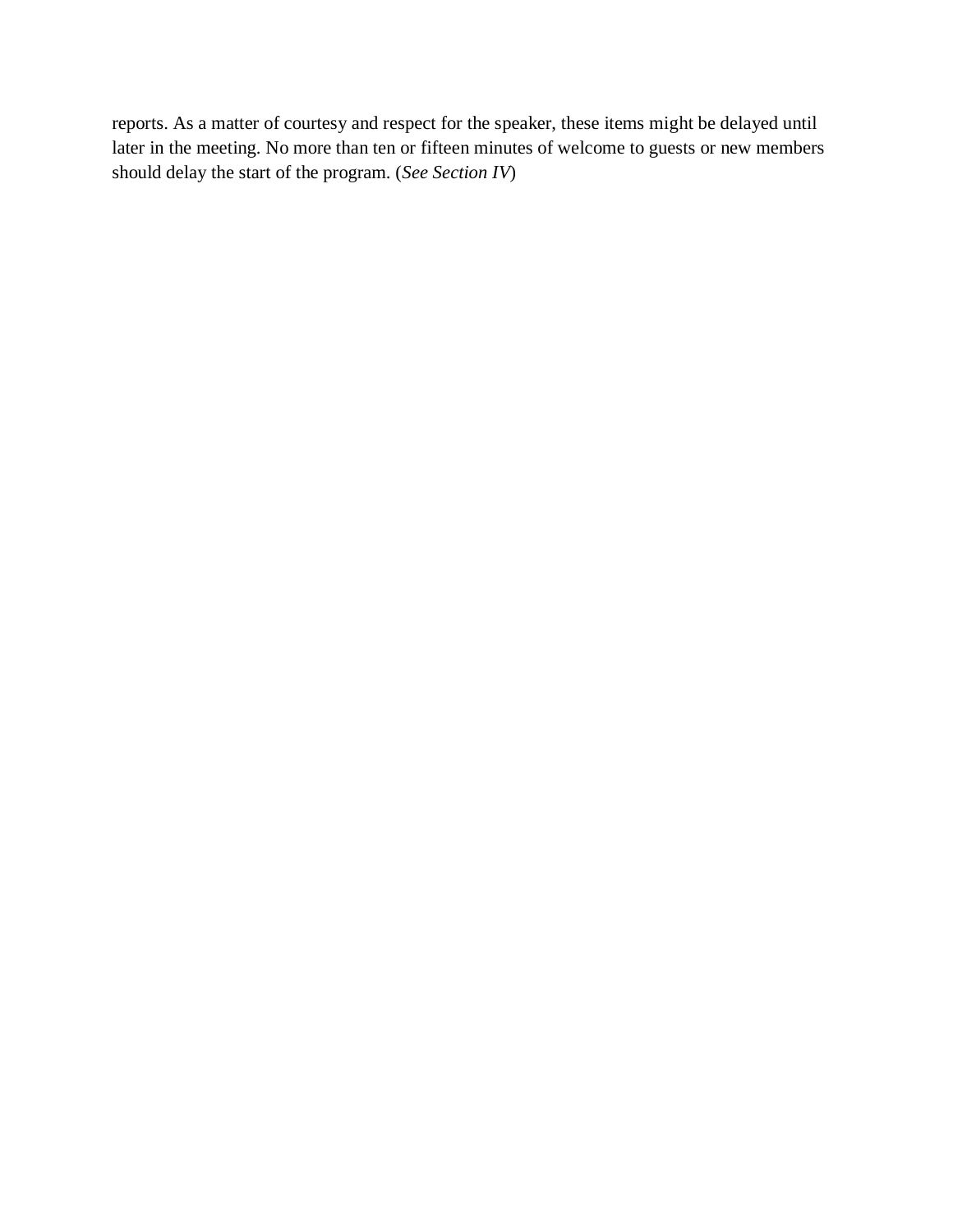### **THE MORE COMPLEX VERSION: SUITABLE FOR LARGER SOCIETIES**

| <b>BYLAWS</b> of the | <b>Rose Society</b> |
|----------------------|---------------------|
| Organized in         | <b>Adopted</b>      |

#### **Article I—Organization Name and Affiliation**

| Section 1. This Organization shall be known as the                               | Rose Society, |
|----------------------------------------------------------------------------------|---------------|
| hereinafter known as 'The Society.'                                              |               |
| Section 2. The Society shall be affiliated with the American Rose Society (ARS). |               |

#### **Article II—Mission and Purpose of the Organization**

Section 1*.* The Mission of The Society is to encourage its members and the public-at-large to grow beautiful roses.

Section 2. The Purpose of The Society is: To educate its members and the public in the most up- todate horticultural methods of rose-growing.

- To promote the rose as a symbol of love, peace, beauty and friendship and encourage rose gardening as an enjoyable hobby.
- To honor the rose as the floral emblem of our country by sharing roses within the community.
- To support the American Rose Society (ARS) in its work as a Conservation, Preservation, and Research organization dedicated to roses.
- To encourage membership in the ARS as the leading plant society dedicated to rose horticulture and its purpose—to aid amateur, expert and hobbyists in growing good roses.

#### **Article III—Membership**

Section 1*.* All persons interested in growing roses shall be eligible for membership. Section 2. Members shall be required to pay dues as directed by Article X, Sections 1-4. Section 3. A person may be elected as an Honorary Member of the society by vote of the Board of Directors.

#### **Article IV—Executive Committee, Board Members and Board of Directors**

Section 1*.* The Officers of The Society shall be a President, First Vice President, Second Vice President, Third Vice President, Secretary and Treasurer.

Section 2. The Officers of The Society are encouraged to be members of the American Rose Society. To that end, The Society will purchase memberships in the American Rose Society for the President and Vice Presidents.

Section 3. The Executive Committee shall be made up of all Officers of The Society.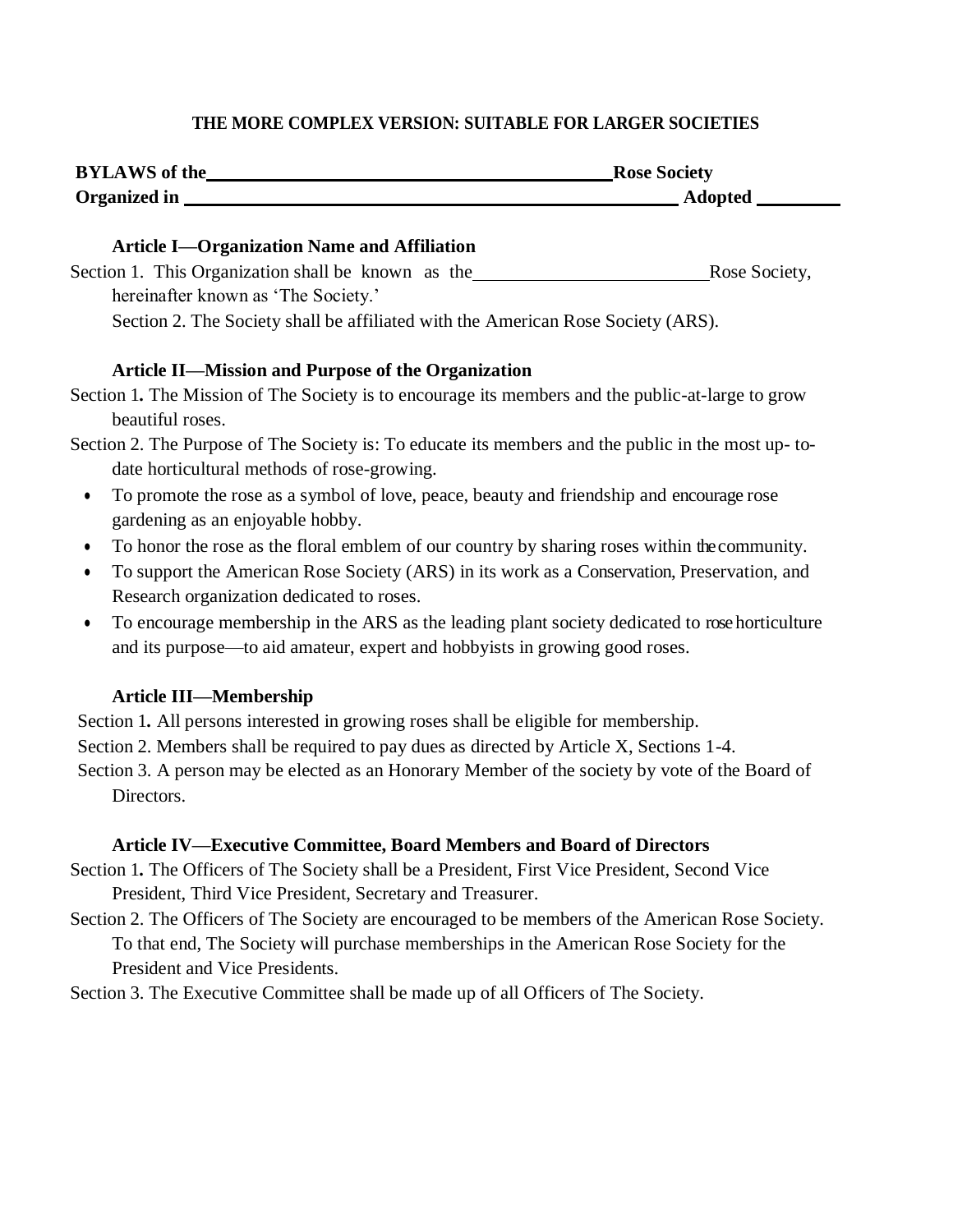- Section 4. The Board of Directors of The Society shall be composed of the Executive Committee and the following Board members: the Past President of The Society and two Standing Committee Chairs (such as the Publications Editor and the Prizes and Awards Chair). All shall have voting privileges.
- Section 5. In the event of a District or National Convention, the chair of the event shall serve on the Board without voting privileges, unless said chair is already a member of the Board. If the event requires service longer than the term of the Executive Committee of The Society, the chair and committee shall serve until completion of the event.

## **Article V. Duties of the Executive Committee, Board Members and Board of Directors** Section 1. Executive Committee

The **President** shall preside at all regular and board meetings of The Society; shall preside at all special meetings of The Society; shall set the date and preside at the January Board Retreat (*see Article VIII-Meetings*); shall be responsible for appointing regular and standing committee chairs and submitting a list of these chairs to the Board of Directors at the January Board Retreat; shall appoint all committees not otherwise provided for in the Bylaws; shall appoint the Nominating Committee Chair by the September meeting; shall be an ex-Officio member of all committees, except the Nominating Committee; and, shall coordinate the work of The Society.

The **First Vice President** shall preside at meetings in the absence of the President and shall aid the President in his/her duties when called upon; shall be responsible for the meeting place of The Society, except for the January Board Retreat; shall be responsible for regular meeting programs and speakers and for organizing special events/programs approved by the Board; shall obtain and coordinate with the Publications Editor all lists of national and district officers/committee, as well as national, district and other local meetings and events for inclusion in the society yearbook; shall act as Parliamentarian of The Society.

The **Second Vice President** shall preside at meetings in the absence of the President and First Vice President; shall be the Membership Chair; shall coordinate a yearly membership event with the First Vice President; shall be in charge of providing hospitality and name tags at all meetings of The Society; shall furnish membership forms at public functions of The Society; shall contact unpaid members to renew membership in The Society by February 1.

The **Third Vice President** shall be the Rose Show Chair of The Society and work with the Board of Directors on the location of the Show; shall organize a rose show committee for submission to the Board at the January Board Retreat; shall inform ARS Headquarters of The Society's rose show date in accordance with ARS publication schedules; shall order all supplies for the show committee in conjunction with the needs of the various committees; shall furnish a list of all rose show winners to ARS Head-quarters, the District Bulletin editor, "Rose Exhibitor's Forum" editor and the Society Publicity Chair for publication in the local newspaper.

The **Secretary** shall be in charge of all Executive, Board and regular or special meeting minutes of The Society; shall be responsible for all correspondence of The Society; shall record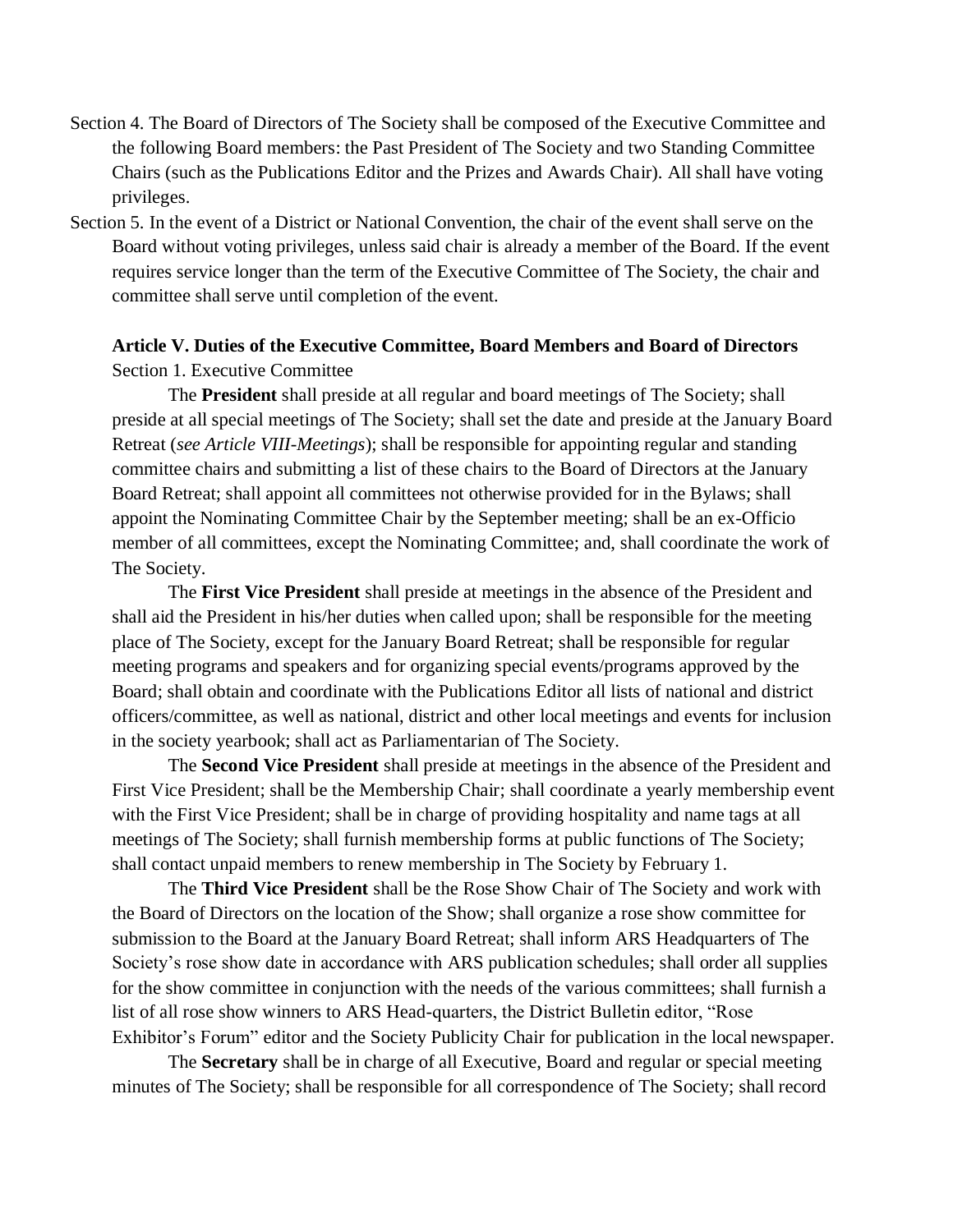attendance at meetings of The Society.

The **Treasurer** shall be the Finance Chair of The Society; receive and account for all funds of The Society; pay all bills, keep funds of deposit in a local bank approved by the Board of Directors; shall prepare year-end financial reports and yearly budget reports for the Board which shall be presented at the January Board Retreat; shall maintain appropriate records to support and verify financial transactions; shall be responsible for monthly meeting financial reports to the membership; shall be in charge of initiating necessary ways and means projects; shall act as cashier at all money-raising projects; shall obtain advertising for the yearbook and rose show schedule; shall be responsible for registration duties at national or district events held by The Society; shall keep accurate membership records of The Society.

Section 2. Board Members

- Duties of the Past President: The immediate Past President shall act as The Society liaison to the American Rose Society (ARS) and to the (insert name) District to which The Society belongs.
- Duties of the slated members of the Board: The two Standing Committee Chairs slated shall, in addition to their duties, assist the Executive Committee with the work of The Society. Section 3. Board of Directors
- The Board of Directors shall be charged with planning the affairs of The Society.
- The Executive Committee shall be empowered to transact the ordinary business of the Society, except a dues change, which shall be determined by the Board of Directors with approval by the membership.
- No action or project may be undertaken on behalf of The Society without approval by the Executive Committee.

## **Article VI—Nominating, Standing and Special Committees**

- Section 1. Nominating Committee--The Nominating Committee shall consist of three Society members: a Chair appointed by the President from the Board of Directors and two members selected from the membership. This committee shall be appointed before or at the September meeting of The Society. The Nominating Committee shall present a slate of one candidate for each Officer and Board position and be in charge of any ballots or balloting process required in the voting procedure. The slate of Officers and Board members shall be published by or presented at the October meeting. The slate shall be voted on at the November meeting or at the discretion of the Board of Directors. Nominations may also be made from the floor.
- Section 2. Standing (Permanent) Committees shall be named by the Board of Directors.
- Section 3. Standing Committee Chairs shall be appointed by the President.
- Section 4. Standing Committees of The Society shall be: (List Society Standing Committees)
- Section 5. Special or Ad hoc Committees of The Society shall be designated by the Board of Directors, e.g. Bylaws.

#### **Article VII—Terms, Vacancies and Expirations**

Section 1. The terms of all Officers and Board members shall be for one year, beginning immediately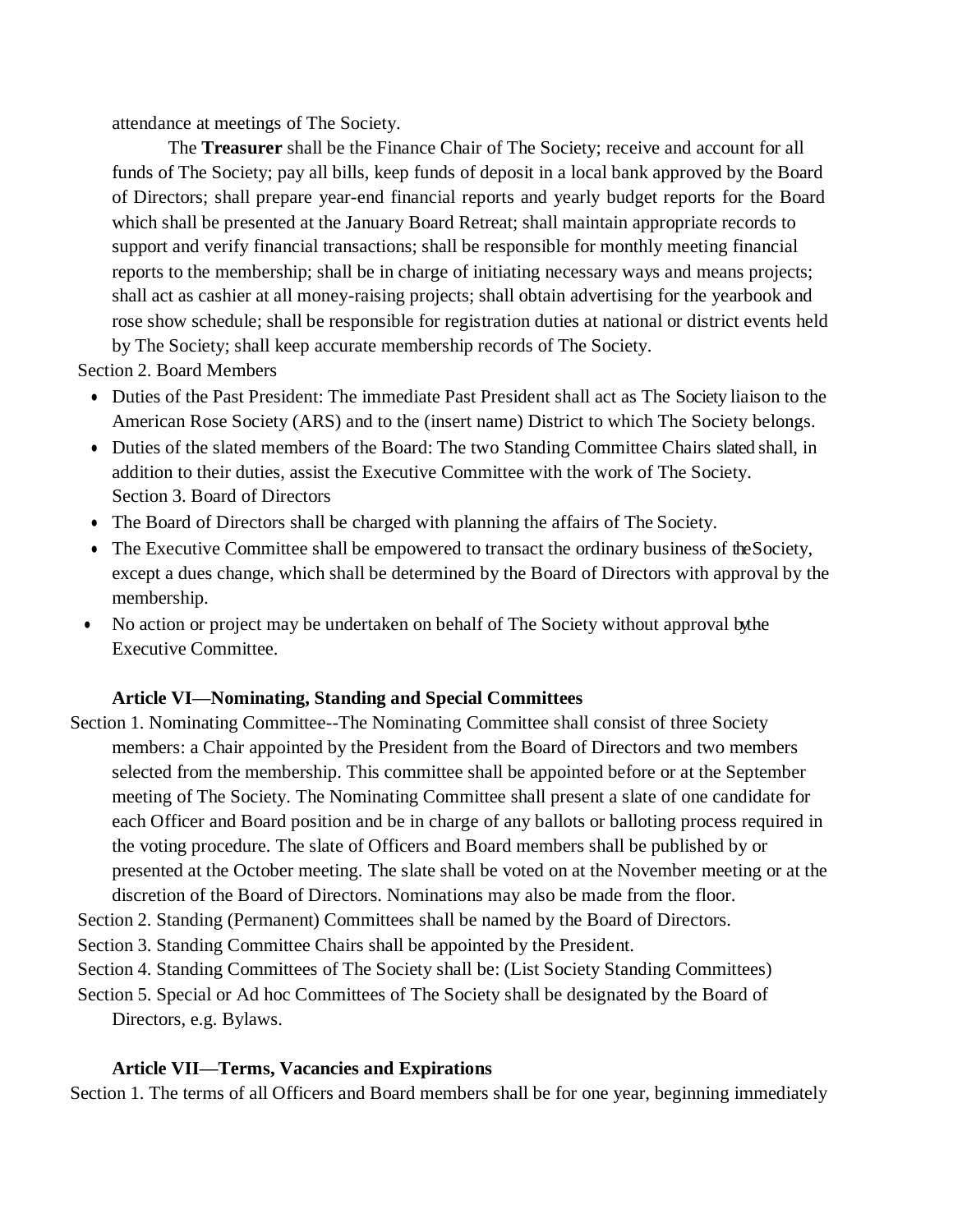after installation; however, the past treasurer shall be responsible for finance and budget reports for the year ending December 31.

- Section 2. The terms of all Committee Chairs shall expire upon installation of new Officers and Board members, except that of a Convention Chairs, whose term expires upon completion of the event.
- Section 3*.* A vacancy on the Board of Directors shall be filled by a majority vote of the remaining Board of Directors, with the following exception:
	- The office of the incoming or new President, if vacated, shall be filled by the First vice President. The Board of Directors will then fill the vacated office of the First Vice President. Should the immediate Past President be unable to serve on the Board or is slated as an officer, a vacancy shall be declared and the President shall appoint a Society member to the position. Section 4*.* A vacancy for a Committee Chair or Convention Chair shall be filled by the President.

### **Article VIII—Meetings**

- Section 1. Society Meetings--Regular meeting dates shall be set by the Board of Directors and published in the yearbook and monthly newsletter of The Society.
- Section 2. Board of Directors Meetings--The January Board Retreat shall be the Board of Directors yearly planning meeting. The time, date and place of the Retreat shall be set by the President and the agenda shall be mailed or emailed by the President or Secretary to each Officer and Board member one week before the Retreat. Officers and Board members are responsible for informing the President of their agenda items. This meeting shall be open to the membership for voicing concerns or ideas by contacting the president and a time shall be set aside to discuss the issues(s). The Retreat will then be closed to all

but the Board of Directors to facilitate the business of The Society.

- Section 3*.* Special Board of Directors Meetings--Special Board of Directors meetings may be called by the President or a majority of the Board of Directors.
- Section 4. Executive Committee and Board Meetings--Executive Committee and Board Meetings may be called by the President at his/her discretion.
- Section 5*.* Annual Banquet Meeting--The December meeting shall be an annual Awards and Installation Banquet at which Officers and Board members are installed and service and special awards are presented.

## **Article IX—Voting and Quorums**

- Section 1. All motions require a majority of the active members present at the meeting for adoption. Section 2. Voting shall be by ballot if more than the number of slated or nominated candidates exists for an office. Voting may be by viva voce (voice vote) if the number of candidates does not
	- exceed those slated or nominated.
- Section 3. A quorum for any regular meeting shall consist of those active members present.
- Section 4*.* A quorum for any Executive Committee meeting shall consists of four members.
- Section 5. A quorum for any meeting of the Board of Directors shall consist of five members.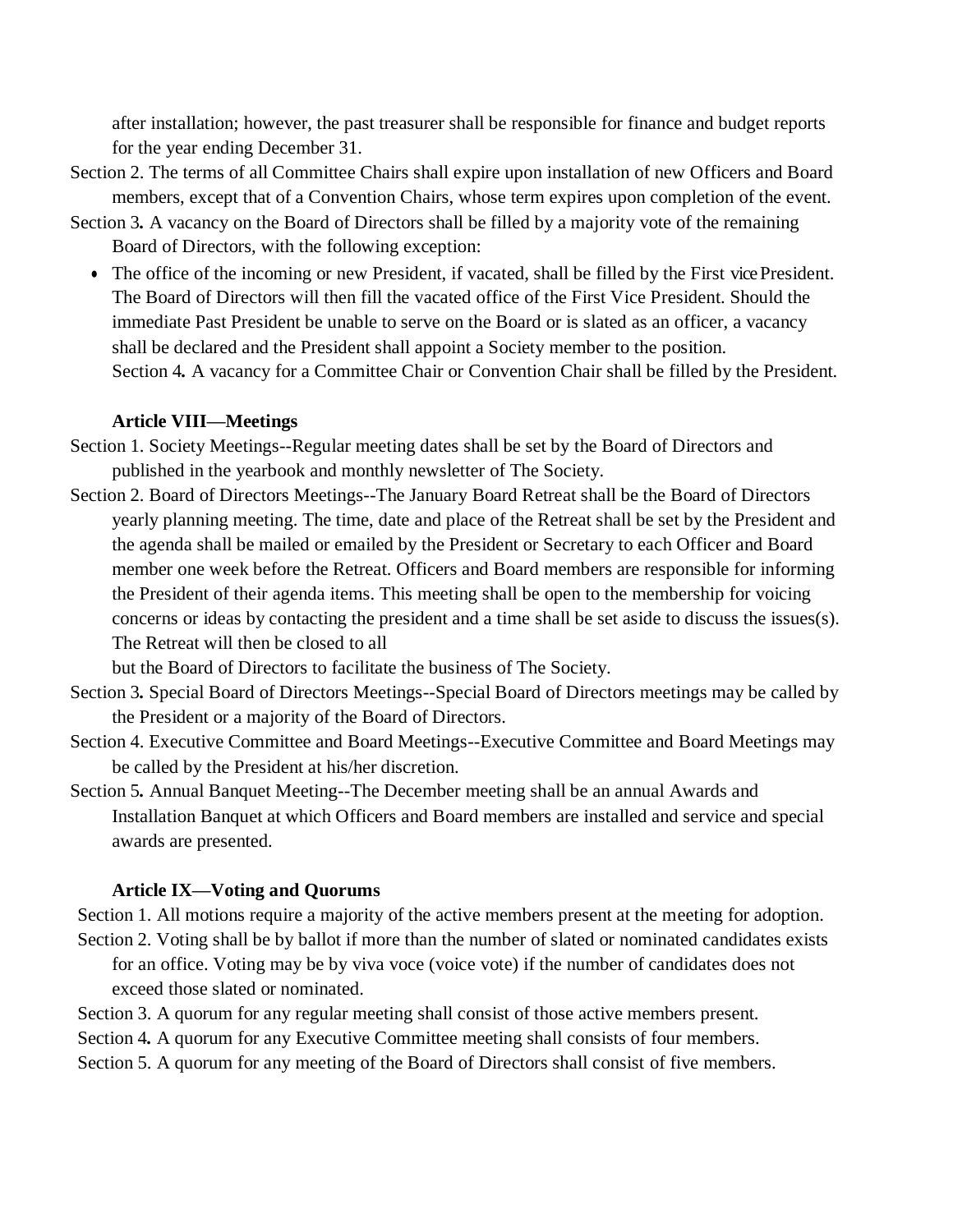### **Article X—Dues**

- Section 1. Society dues shall be set by the Board of directors and submitted to the membership for approval by vote. Notification of the dues change shall be presented by the October meeting for a vote at the November meeting.
- Section 2. Dues for new members shall be prorated on a semi-annual basis. July 1 marks mid- year.
- Section 3. Dues (except for new members) shall be considered delinquent if not paid by February 1 of each year.
- Section 4. Member(s) failing to pay dues by February 1 shall be removed from the membership roll, unless otherwise specified by the Board of Directors.

## **Article XI—Conventions, Shows and Exhibits**

- Section 1. All Conventions shall be under the direction of the Board of Directors and the Convention Chair, appointed by the President.
- Section 2. All Rose Shows shall be under the direction of the Board of Directors and the third Vice President.

## **Article XII—Amendments**

- Section 1. The Bylaws of The Society may be amended at any regular meeting, provided that notice has been given to the membership at a prior meeting or through publication in The Society's newsletter.
- Section 2. A vote of two-thirds (2/3) of the active members present at a meeting is needed for amending the Bylaws.

## **Article XIII—Dissolution of the Society**

Section 1. In the event of the dissolution of The Society, all debts shall be retired. Section 2. Remaining monies in the treasury shall be disbursed to the American Rose Society or any other eligible  $501(c)(3)$  organizations.

## **Article XIV—Parliamentary Authority**

- Section 1. *Robert's Rules of Order Newly Revised* a modern edition, shall be the parliamentary authority of all matters of procedure.
- Section 2. Where *Robert's Rules of Order Newly Revised* conflict with those of the Bylaws of The Society, the latter shall prevail.